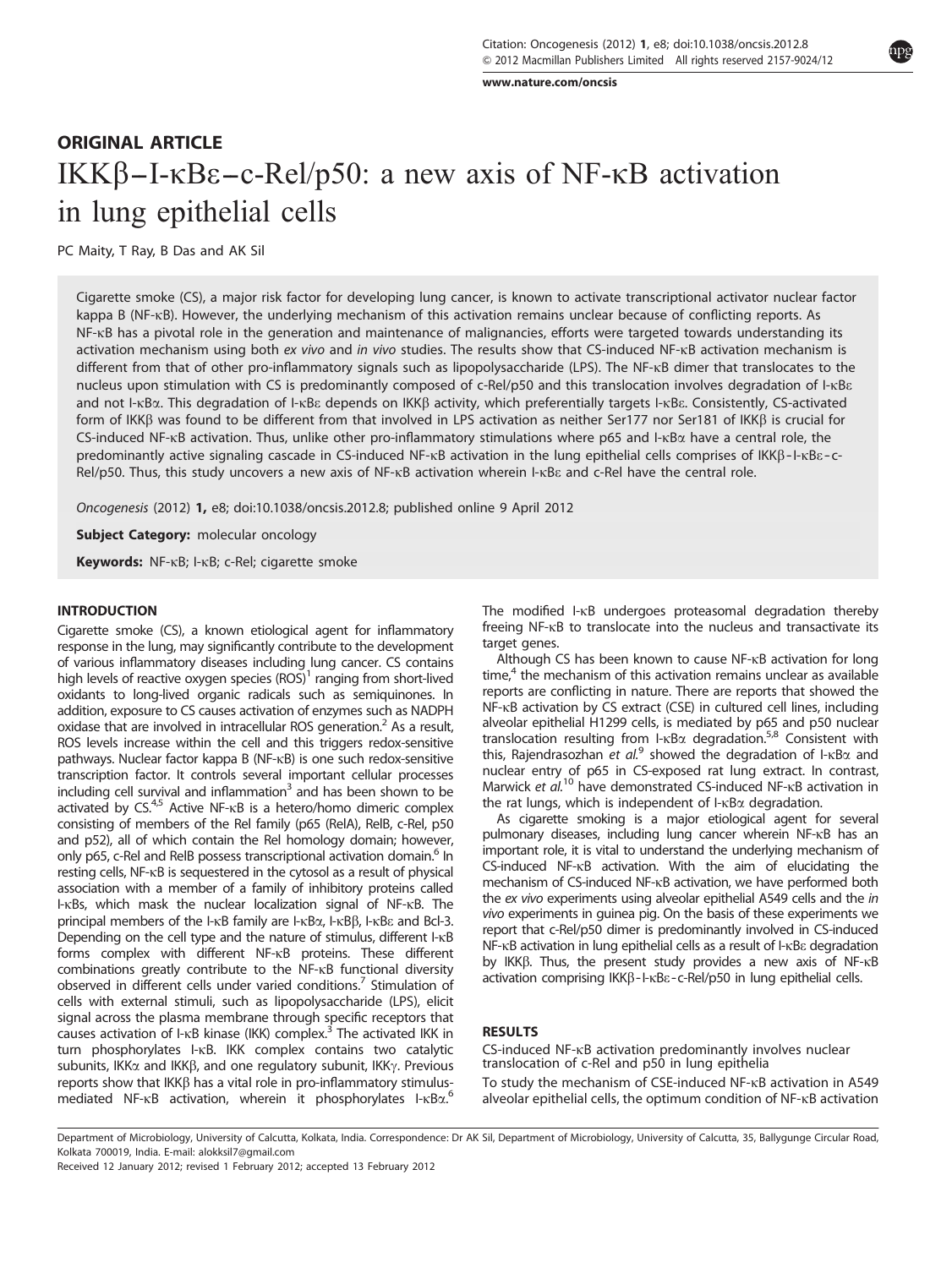2



Figure 1. CSE-induced NF-kB activation in alveolar epithelial A549 cells predominantly involves nuclear translocation of c-Rel and p50. (a) CSE treatment predominantly induces nuclear translocation of c-Rel and p50. A549 cells were treated with either 2% CSE (upper panels) or 1 µg/ml LPS (lower panels) for different time periods as indicated. Nuclear and cytosolic fractions were prepared and separated by SDS - polyacrylamide gel electrophoresis. Western blot analysis was performed with anti-c-Rel, anti-RelA, anti-p50 and anti-tubulin antibodies. C and N indicate cytosolic and nuclear fractions, respectively. (b) Immunolocalization of c-Rel, p65 and p50. A549 cells were treated with 2% CSE for 30 min, fixed and probed with anti-c-Rel, anti-p65 and anti-p50 primary antibodies. (c) c-Rel downregulation inhibits CSE-induced NF-kB activation. A549 cells were transfected with pSuper (empty vector), anti-c-Rel (si-c-Rel) and anti-p65 (si-p65) si-RNA constructs. After 24 h of transfection, cells were harvested and cell extracts were analyzed by western blotting (left panel). Tubulin serves as loading control. These transfectants harboring pSuper, si-c-Rel and si-p65 constructs were treated with 2% CSE for 30 min and harvested. Nuclear extracts were analyzed by EMSA using radiolabeled NF-kB probe (right panel). The first lane of the gel was loaded with the free probe. (d) Chromatin immunoprecipitation (ChIP) analysis of p65, c-Rel and p50 recruitment at IL-8 and cyclin D1 upstream promoter sequences. A549 cells were treated with 2% CSE for 30 min and cross-linked with paraformaldehyde. Immunoprecipitations were carried out using anti- p65, c-Rel and p50 antibodies. Immunoprecipitated DNA was amplified by PCR primers corresponding to the NF-KB-binding site(s) at IL-8 and cyclin D1 upstream promoter sequences as indicated in the upper panel and analyzed by agarose gel electrophoresis. DAPI, 4, 6-diamidino-2-phenyl indole; FITC, fluorescein isothiocyanate.

was standardized by electrophoretic mobility shift assay (EMSA). It was observed that the treatment of cells with 2% of CSE for 30 min resulted in considerable NF-kB activation (Supplementary Figure S1a, left panel) and this activation is mediated by ROS as pretreatment with 20 mm N-acetyl cystiene, a known anti-oxidant, before CSE treatment reduces this activation substantially (Supplementary Figure S1a, right panel). The functional transactivation property of the nuclear-translocated NF-kB complex, following CSE treatment, was confirmed by luciferase assay and induction of known NF-kB target genes (Supplementary Figure S1b and S1c).

To understand the specific components that constitute active NF-KB in the nucleus in response to CSE treatment, nuclearcytosolic fractionation of CSE-treated and -untreated A549 cells was performed. The results showed the nuclear accumulation of c-Rel and p50 with time in CSE-treated cells (Figure 1a; upper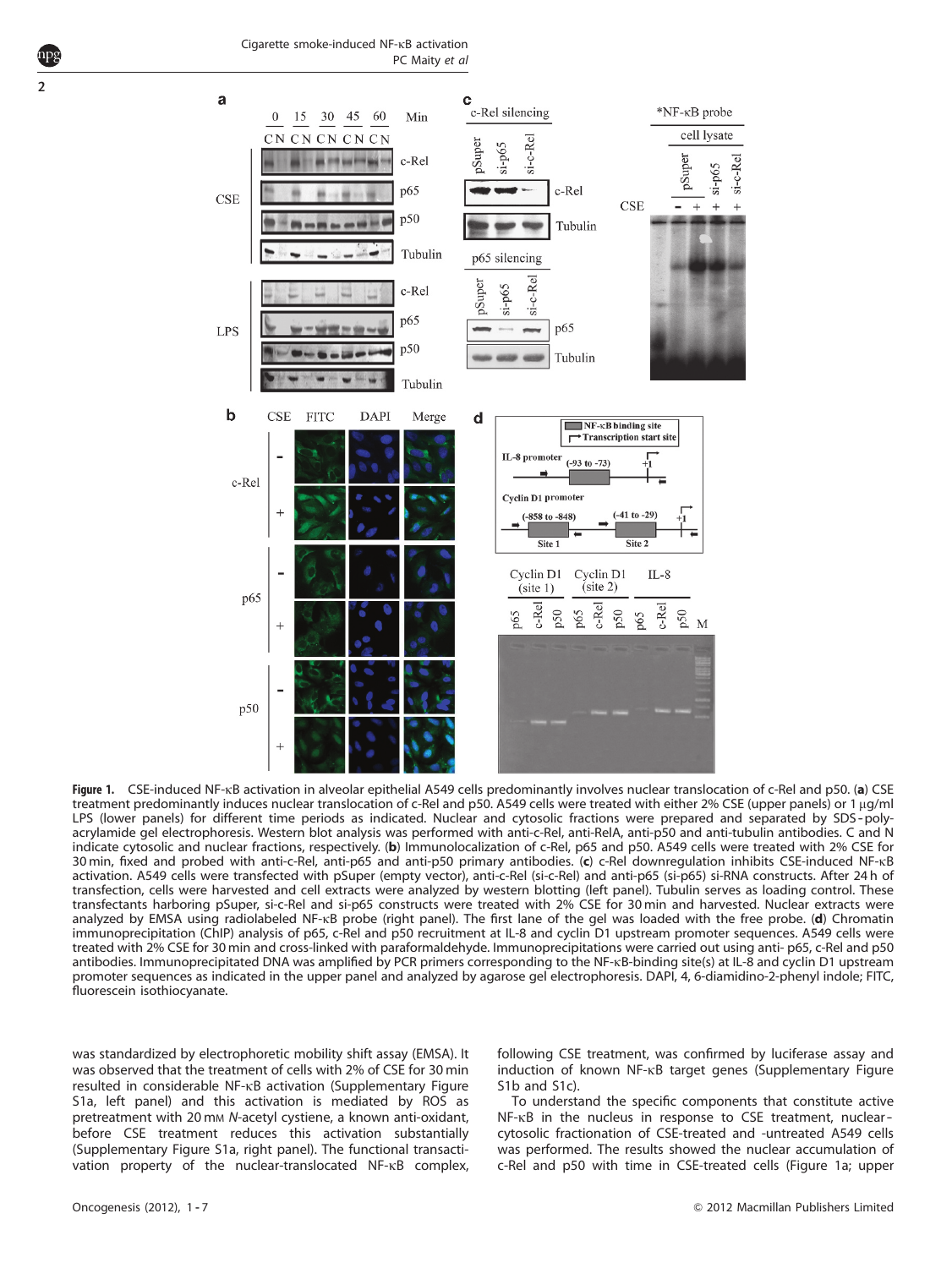panel). While no detectable nuclear accumulation was observed for RelB and p52, a little p65 was detected in the nucleus (Supplementary Figure S2 and Figure 1a). In contrast, the nuclear accumulation of p65 and p50 was observed with time in response to LPS treatment as expected (Figure 1a; lower panel). As an independent verification, immunolocalization of c-Rel, p65 and p50 was performed in CSE-treated A549 cells. Congruent with cell fractionation results, immunofluorescence experiment demonstrated a substantial nuclear translocation of c-Rel and p50 in response to CSE treatment, whereas little nuclear accumulation of p65 was observed under the same conditions (Figure 1b).

To further confirm, si-RNA-mediated gene knockdown experiments for c-Rel and p65 were performed. Cells, which were transfected with si-c-Rel construct before CSE treatment, showed downregulation of c-Rel and also exhibited marked reduction in CSE-induced NF-kB activation (Figure 1c). In contrast, cells that were transfected with si-p65 construct exhibited little effect on CSE-induced NF-kB activation, although p65 was downregulated. To gain more confidence, the binding of c-Rel, p50 and p65 to the upstream promoter sequence of the two NF-kB target genes IL-8 and cyclin D1, which were found to be upregulated by CSE (Supplementary Figure S1c), were examined in CSE-treated cells by chromatin immunoprecipitation assay. Consistent with the cell fractionation and immunofluorescence results, better DNA binding was observed for c-Rel and p50 compared with p65 (Figure 1d). Taken together, these results indicate that consistent with previously published results, although some p65 does enter the nucleus in response to CSE induction, c-Rel appears to be primarily responsible for NF-kB activation under these conditions. Thus, NF-kB activation in response to CSE treatment differs from the activation observed after LPS treatment and is predominantly mediated by c-Rel/p50 complex in A549 cells.

These ex vivo results were further bolstered by in vivo experiments in guinea pig lung. To standardize NF-kB activation, guinea pigs were exposed to CS for 3-6 days and NF-KB DNAbinding activity in lung nuclear extracts was examined by EMSA. The results showed NF-kB activation in lung tissue by 3 days of CS exposure (Figure 2, left panel). As considerable NF-kB activation was observed by 4 days of CS-exposure, the subcellular distribution of c-Rel and p65 was examined immunohistochemically using lung tissue sections obtained from the guinea pigs exposed to CS for 4 days. Consistent with the ex vivo results, while there was substantial nuclear accumulation of c-Rel, little nuclear accumulation of p65 was observed (Figure 2, right panel). As expected, the p50 distribution pattern was similar to c-Rel (Supplementary Figure S3). These results indicate that c-Rel and p50 form active NF-kB nuclear complex in guinea pig lung in response to CS exposure and thus lends support to the ex vivo studies.

CSE-induced NF-kB activation is predominantly mediated through the degradation of I-kBe

As NF-KB dimer is retained in the cytosol by associating with I-KB, the degradation of latter is required for nuclear translocation of NF- $\kappa$ B components. Anto et al.<sup>5</sup> had reported the involvement of I- $\kappa$ B $\alpha$  in this process. Therefore, the change in the level of I- $\kappa$ B $\alpha$ was monitored in A549 cells following CSE treatment by western blotting. Although the result showed a reduction in  $I-KB\alpha$  level with time, the rate was found to be very slow (Figure 3a) and did not correspond with the substantial translocation of c-Rel and p50 that had been observed within the indicated time period (Figure 1a). In contrast substantial  $I - \kappa B\alpha$  degradation was observed in control experiments where the cells were treated with LPS (Supplementary Figure S4). Consistent with these results, transient transfection of A549 cells with  $I - \kappa B\alpha$  super repressor resulted in a substantial reduction of LPS-induced NF-kB activity (Figure 3b). In contrast, the same I- $\kappa$ B $\alpha$  super repressor exhibited little effect on



Figure 2. CS-induced NF-KB activation in guinea pig lung. (a) Exposure of guinea pigs to CS induces alveolar NF-kB activation. Guinea pigs were exposed to CS for 0, 3, 4, 5 and 6 days. Nuclear extracts were prepared from lung tissues, and NF-kB activation was assayed by EMSA using radiolabeled wild-type NF-kB probe. (b) Immunohistochemistry of c-Rel and p65. Lung tissue from guinea pigs that were either exposed to CS for 4 days or left unexposed (0 day) were fixed and paraffin sections were prepared. Thereafter sections were immunostained with anti-c-Rel and anti-p65 antibodies. Nuclei were stained with DAPI. FITC, fluorescein isothiocyanate.

CS-induced NF-kB activity (Figure 3b). These results indicate that  $I - \kappa B\alpha$  is unlikely to be the primary  $I - \kappa B$  in CSE-induced NF- $\kappa B$ signaling cascade in A549 cells, which is consistent with the report of Marwick et al.<sup>10</sup>

In order to identify the I-KB involved in this signaling cascade, the change in the levels of I-kBe was investigated as this I-kB isoform is expressed highly in lung and has been reported to<br>have interaction with c-Rel.<sup>11</sup> The results showed a substantial reduction of I-kBe with the progression of CSE treatment (Figure 3a), which is consistent with the nuclear translocation of c-Rel.

As CSE treatment induces nuclear translocation of c-Rel and p50, these two NF-kB components must be in a complex with I-kBe in resting A549 cells and this association would be disrupted following treatment with CSE. This hypothesis was tested by performing co-immunoprecipitation experiment using anti-c-Rel antibody followed by blotting for both I-kBe and p50, in CSEuntreated and -treated cells. Figure 3c shows co-immunoprecipitation of I-kBe and p50 with c-Rel in CSE-untreated A549 cells. As expected, I-KBa was not detected in this experiment. These results indicate an association between I-kBe and c-Rel/p50 in resting A549 cells. Following CSE treatment, although p50 remained associated with c-Rel, a reduced association between c-Rel and I-kBe was observed (Figure 3c). Consistent with the timedependent degradation of I-kBe in CSE-treated cells (Figure 3a), a time-dependent loss of I-KBE from the c-Rel complex was also observed in CSE-treated cells (Figure 3d). Thus, these results show that I-kBe prevents nuclear translocation of c-Rel/p50 in resting A549 cells and following CSE treatment, I-KBE degradation results in nuclear entry of c-Rel/p50 complex.

To further validate these ex vivo results in an in vivo system, the levels of I-kBe and I-kBa were monitored by western blotting in the lung extracts obtained from guinea pigs that were either exposed or not exposed to CS. The results showed that while I-KBE was almost completely degraded following CS exposure, a small decrease in the levels of I-kBa was observed (Figure 3e). Therefore,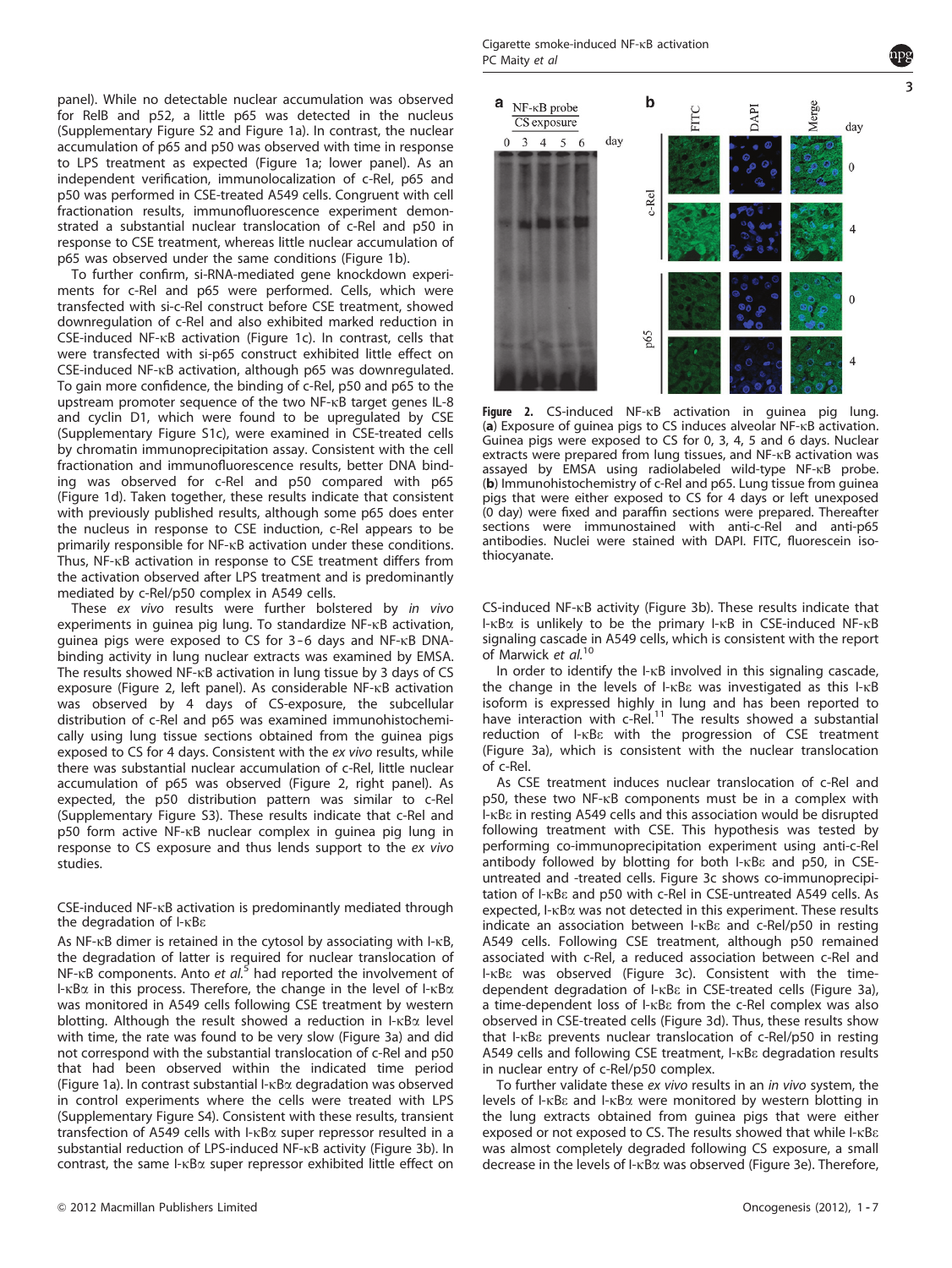4





Figure 3. I-kBe undergoes degradation upon exposure to CS. (a) Effect of CSE on I-KB in A549 cells. Cells were treated with 2% CSE for different time periods (as indicated) and harvested. Whole-cell extracts were prepared and examined for  $I - \kappa B \varepsilon$  and  $I - \kappa B \alpha$  by western blotting. Tubulin serves as loading control. (b) Effect of I- $\kappa$ B $\alpha$  super repressor on CS-induced NF-kB activity. A549 cells were transiently transfected with a plasmid construct that expresses I-KBa super repressor (I- $\kappa$ B $\alpha$ <sup>s</sup>) along with a NF- $\kappa$ B reporter construct and a *lac2* construct. After 24 h of transfection, cells were treated either with 2% CSE or with LPS (1  $\mu$ g/ml) for 60 min or left untreated (control). Cell extracts were prepared and tested for luciferase activity. Results were normalized for transfection efficiencies with respect to beta galactosidase activity. Result represents the mean  $\pm$  s.d. of three independent experiments. (c) Interaction of c-Rel with  $p50$  and I- $\kappa$ B $\varepsilon$ in A549 cells. Cells were treated either with 2% CSE for 60 min or left untreated. Cell extracts were prepared and immunoprecipitations were performed using anti-c-Rel antibody. Immunoprecipitates were analyzed for I-kBe and p50 by western blotting. The panel marked with star (\*) sign shows the immunoglobulin heavy-chain band. Bottom panel shows the input. (d) Time-dependent loss of I- $\kappa$ B $\epsilon$ from c-Rel upon CSE-treatment. A549 cells were treated with 2% CSE for different lengths of time as indicated. Whole-cell extracts were prepared and immunoprecipitations were performed with mouse monoclonal anti-c-Rel antibody. Immunoprecipitates were analyzed by immunoblotting with rabbit polyclonal antibodies against I-kBe and c-Rel. (e) CS exposure induces  $I - KBE$  degradation in quinea pig lung. Guinea pigs were either exposed to CS for 4 days or left unexposed. Lung tissue extracts were analyzed for I-KBE and I-KBa by western blotting. Tubulin serves as loading control.

both the ex vivo and in vivo results demonstrate that exposure to CS primarily causes degradation of I-kBe resulting in the release and subsequent nuclear translocation of c-Rel/p50. As in two cases the ex vivo results mirror those obtained in vivo (Figures 2 and 3e), subsequent experiments for further elucidation of NF-kB activation mechanism have been carried out in A549 cells only.

## IKK activity is required for CSE-induced I-kBe degradation and NF-kB activation

The degradation of I-KB proteins requires active IKK as IKKmediated phosphorylation of I-kB is a prerequisite for its degradation. Therefore, the kinase activity of IKK complex, following CSE treatment for different time periods, was examined. IKK complex was immunoprecipitated with anti-IKK $\gamma$  antibody from CSE-untreated and -treated A549 cells and assayed for its ability to phosphorylate GST-I-kBe (1-27 aa), which was expressed and purified from bacteria. This region of I-KBE was chosen as it contains two serine residues (S18 and S22) that appear to be similar to classical IKK target site (S32 and S36) present on I-KBa.<sup>11</sup>



Figure 4. CSE-induced NF-kB activation requires IKK activity. (a) CSE activates IKK. A549 cells were treated with 2% CSE and harvested at different time points as indicated. Cell extracts were prepared and subjected to immunoprecipitation (IP) using anti-IKK $\gamma$  anibody. Kinase assays were performed with the immunoprecipitates and purified recombinant substrates, either GST-I-kBe (1 - 27 aa) or GST-I- $\kappa$ B $\alpha$  (1-32 aa) in presence [ $\gamma$ -<sup>32</sup>P]-ATP. The mixtures were separated by SDS - polyacrylamide gel electrophoresis. The gels were stained with Coomassie blue and autoradiograms were captured. I and III are autoradiograms, whereas II and IV are corresponding Coomassiestained gels. (b) Downregulation of IKK $\beta$  inhibits CSE-induced I- $\kappa$ B $\epsilon$ degradation. A549 cells were either transfected with pSuper (empty vector) or anti-IKK $\beta$  siRNA construct (si-IKK $\beta$ ). Twenty-four hours after transfection, cells were treated with 2% CSE for different time periods as indicated. Cell extracts were analyzed by western blotting with antibodies against I- $kBE$ , IKKB and tubulin. (c) IKKB downregulation impairs CSE-induced NF-kB activation. A549 cells transfected with either pSuper or si-IKK $\beta$  were treated with 2% CSE for 30 min and harvested. Nuclear extracts were analyzed by EMSA using radiolabeled NF-kB probe.

A time-dependent increase in kinase activity of IKK, following CSE treatment, was observed as there was an increase in phosphorylation of GST-I-kBe with time (Figure 4a, upper panel). This timedependent increase corresponds to the degradation pattern of I-kBe (Figure 3a) and thus establishes a linear relation between IKK activation and I-kBe degradation. In contrast, consistent with previous results, a similar experiment with  $GST-I-KB\alpha$  substrate exhibited little phosphorylation in response to CSE-treatment (Figure 4a; lower panel). Taken together these results demonstrate that treatment of A549 cells with CSE causes the activation of IKK that preferentially phosphorylates and causes degradation of I-kBe (Figures 3a and 4a).

IKK consists of two catalytic subunits,  $IKK\alpha$  and  $IKK\beta$ , of which IKK $\beta$  has been shown to be indispensible for I- $\kappa$ B phosphorylation and subsequent NF- $\kappa$ B activation in inflammatory responses.<sup>3</sup> CS is an inflammatory agent and IKKβ has already been reported to<br>be involved in CSE-induced NF-κB activation.<sup>5,9,12</sup> Therefore, it is likely that IKK $\beta$  is responsible for CSE-induced I- $\kappa$ B $\epsilon$  degradation and subsequent NF-KB activation. This hypothesis was tested by determining the effect of decreased  $IKK\beta$  expression on  $I-KB\epsilon$ degradation in CSE-treated A549 cells. IKK $\beta$  expression was downregulated with  $IKK\beta$ -targeted si-RNA (Figure 4b, middle panel). It was observed that CSE treatment did not result in I-kBe degradation in cells that were transfected with IKKß-targeted siRNA (Figure 4b, top panel). However, I-kBe degradation was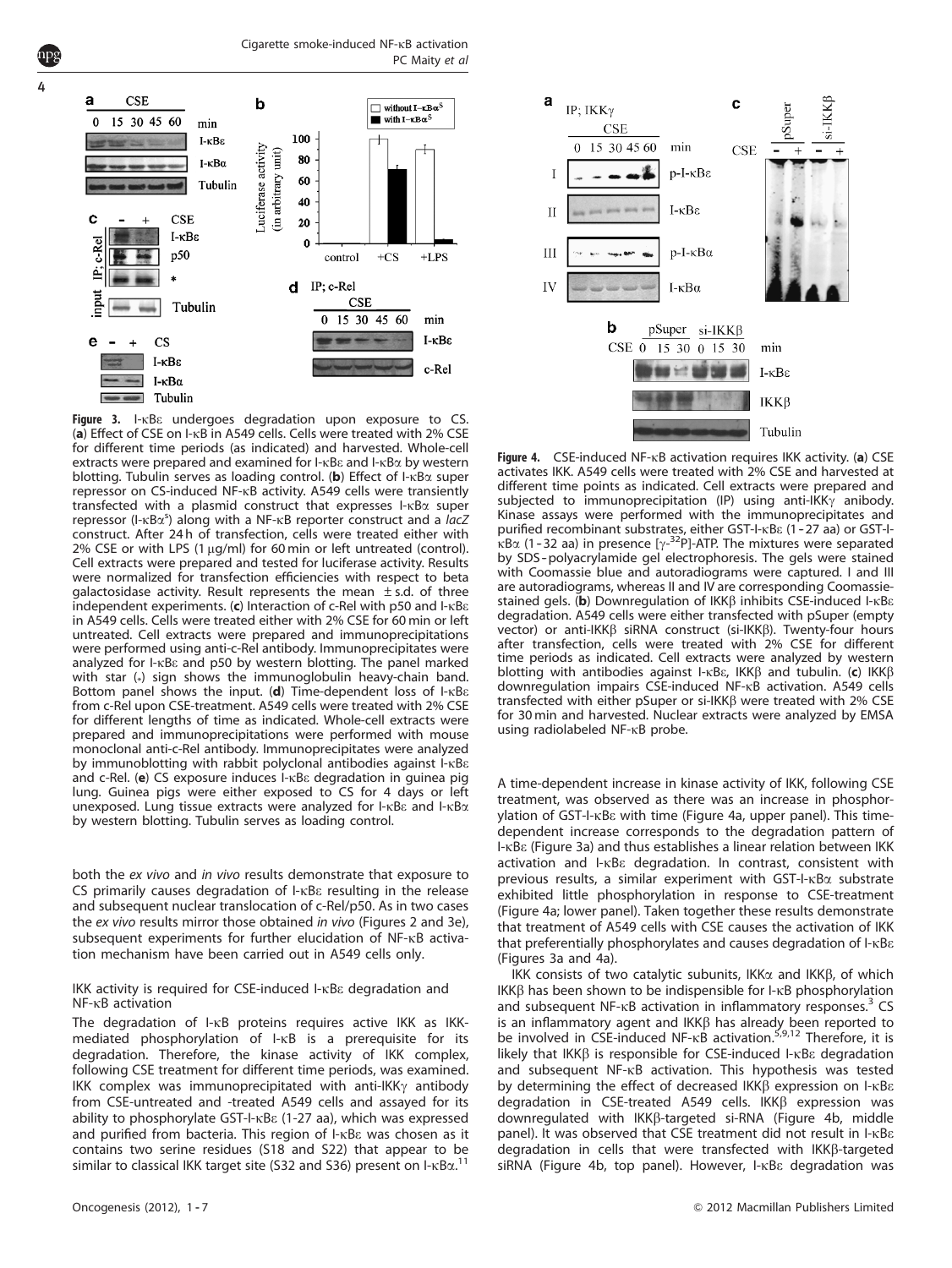

Figure 5. IKK $\beta$  activated by CS is different from LPS-activated IKK $\beta$ . A549 cells were transiently transfected with a NF-kB reporter construct, a *lacZ* construct and any one of the following: (i) wild-type IKKβ, (ii) mutant IKKβ (IKKβ S177A), (iii) mutant IKKβ (IKKβ S181A) and (iv) empty vector. After 24 h of transfection, cells were treated either with  $2\%$  CSE or with 1  $\mu$ g/ml LPS for 60 min or left untreated (control). Cell extracts were prepared and tested for luciferase activity. Results were normalized for transfection efficiencies by beta galactosidase activity assay. Result represents the mean  $\pm$  s.d. of three independent experiments. RLU, relative luminescence unit.

evident in control cells transfected with empty vector. Consistently, EMSA showed suppression of CSE-induced NF-kB activity in cells transfected with si-RNA construct targeted against  $IKK\beta$ (Figure 4c). Thus, these results establish the role of  $IKK\beta$  in  $I-KB\epsilon$ degradation and the concomitant NF-kB activation.

 $IKK\beta$  is involved in both LPS and CS-induced NF- $K\beta$  activation and therefore exhibits differential substrate specificity,  $I - \kappa B\alpha$  in case of LPS and I-kBe in case of CSE. This raises the possibility that the activated forms of  $IKK\beta$  in case of these two different stimuli (LPS and CS) may differ and the CS-induced activated  $IKK\beta$  may not involve the classical phosphorylation at Ser177 and Ser181 residues that has been observed for LPS-induced IKK $\beta$  activation.<sup>13</sup> To test this hypothesis, A549 cells were transiently transfected individually with wild-type IKK $\beta$  as well as two different mutants of IKK $\beta$  (IKK $\beta$  S177A and IKK $\beta$  S181A). These transfectants were treated either with CSE or with LPS, and NF-kB activity was measured in each case. Congruent with the previously published result, it was observed that cells transfected with either of the mutants exhibited reduced NF-kB activity upon LPS stimulation compared with the cells transfected either with vector alone or with wt IKK $\beta$  (Figure 5). In contrast, when the cells were induced with CSE, all transfectants carrying different forms of  $IKK\beta$  exhibit similar levels of NF-KB activity (Figure 5). These results suggest that the induced form of  $IKK\beta$  is different in case of LPS and CSE induction.

## **DISCUSSION**

In the present study efforts were targeted towards understanding the CS-induced NF-kB activation in alveolar epithelial cells using cultured epithelial A549 cell line. In vivo experiments were also performed in guinea pig to lend credence to the results obtained from ex vivo studies. Guinea pig has been chosen as experimental animal as like human, guinea pig cannot synthesize vitamin C, an antioxidant known to counter the effect of  $CS.<sup>14</sup>$  A previous report by Marwick et  $al$ <sup>10</sup> demonstrated that CS-induced NF- $\kappa$ B activation does not require the degradation of  $I - \kappa B\alpha$  and proposed an I-kB-independent mechanism for the same. In agreement with Marwick et al., the present study found that I- $\kappa$ B $\alpha$  degradation is not the prime event in CS-induced NF-kB activation. Instead I-kBe degradation has the central role. The current study also



demonstrates that nuclear activation of NF-kB is predominantly mediated by c-Rel/p50 heterodimer. Consistently, I-kBe was shown to be in a complex with c-Rel/p50 in resting A549 cells and treatment of cells with CSE leads to loss of I-kBe from this complex. As the results show that CSE causes the degradation of I-kBe, the observed loss of I-kBe from the complex can be attributed to its degradation. Thus, the current study reveals that CS-induced NF-kB activation in lung epithelial cells involves the degradation of I-kBe followed by nuclear translocation of c-Rel/p50.

The current study shows that the signaling cascade involving I-kBe--c-Rel/p50 is predominantly operated in CSE-induced NF-kB activation in contrast to I-KBa-p65/p50 as previously reported. Although I- $\kappa$ B $\epsilon$ -c-Rel/p50 axis is predominant, we have observed reduction of CSE-induced NF-kB activation by both si-p65 and I-kBa super repressor and binding of p65 at upstream promoter sequences of NF-kB target genes that are upregulated by CSE. Taking these observations into account, it can be said that the classical axis, comprising  $I - \kappa B\alpha$ -p65/p50, is also active with minor contribution. In the previous studies, it is possible that the researchers overlooked the axis that is operating predominantly in this event. In addition, in the cell culture-based studies, the difference in preparation of CSE and applied dose may also contribute towards the observed discrepancy. Anto et al. and Shishodia et al. used the particulate phase of CS extracted with DMSO, whereas in the current study aqueous extract has been used. Therefore, the constituents present in these two preparations are likely to differ considerably. Aqueous extract is more relevant in the physiological context as smoke is absorbed in aqueous respiratory tract lung fluid. Moreover, Anto et al. and Shishodia et al. stored the DMSO-dissolved tar phase at  $-80$  °C till the start of the experiment. In contrast, experiments described in this study were performed with freshly prepared CSE. Storage at  $-80$  °C may result in the destruction of potent unstable components from CS condensate and may also generate different stable new ones having different activities.

The current study shows the activation of c-Rel/p50 heterodimer by CS in lung epithelial cells. Although all the members of Rel/NF-<sub>K</sub>B family have been implicated in human cancer except RelB, c-Rel is the most oncogenic member among them.<sup>15-17</sup> The underlying mechanism of this tumorgenic potential is not clear. However, a bias towards expression of genes involved in survival and proliferation such as  $IL-2$  and Bcl- $x_L^{18,19}$  may explain its oncogenecity. The tumorgenic potential can also be attributed to the increased and sustained nuclear accumulation of NF-kB proteins. The absence of NES in  $c$ -Rel<sup>17</sup> clearly supports its longer retention in the nucleus. Therefore, it is possible that prooncogenic activity of CS might be controlled by persistent activity of nuclear c-Rel through constitutive activation of proliferative and anti-death-inducing factors.

c-Rel/p50 is activated through degradation of a specific member of I-KB family, I-KBE, by the action of IKKB. Although  $I - \kappa B\alpha$  is present in the lung epithelial cells and undergoes phosphorylation and subsequent degradation by other stimuli such as LPS, CS-induced  $IKK\beta$  preferentially targets I- $KBE$ . It is evident from our experiment that mutations at Ser177 and Ser181, which are involved in NF-KB activation by known pro-inflammatory agents such as LPS, failed to block CSE-induced NF-kB activation. Therefore, the observed preferential choice of substrate may arise from differential phosphorylation of active  $IKK\beta$ . All these results indicate that the precise mechanism of  $IKK\beta$ activation differs between CS and other stimuli such as LPS and TNFa. Understanding this critical regulatory point may help in designing better IKK inhibitors that will selectively block a specific function of IKK without affecting other functions. Presently, the role of other two subunits of IKK, IKK $\alpha$  and IK $\gamma$ , in CS-induced NF-kB activation is not clear. Further investigations are required to elucidate their roles in this event.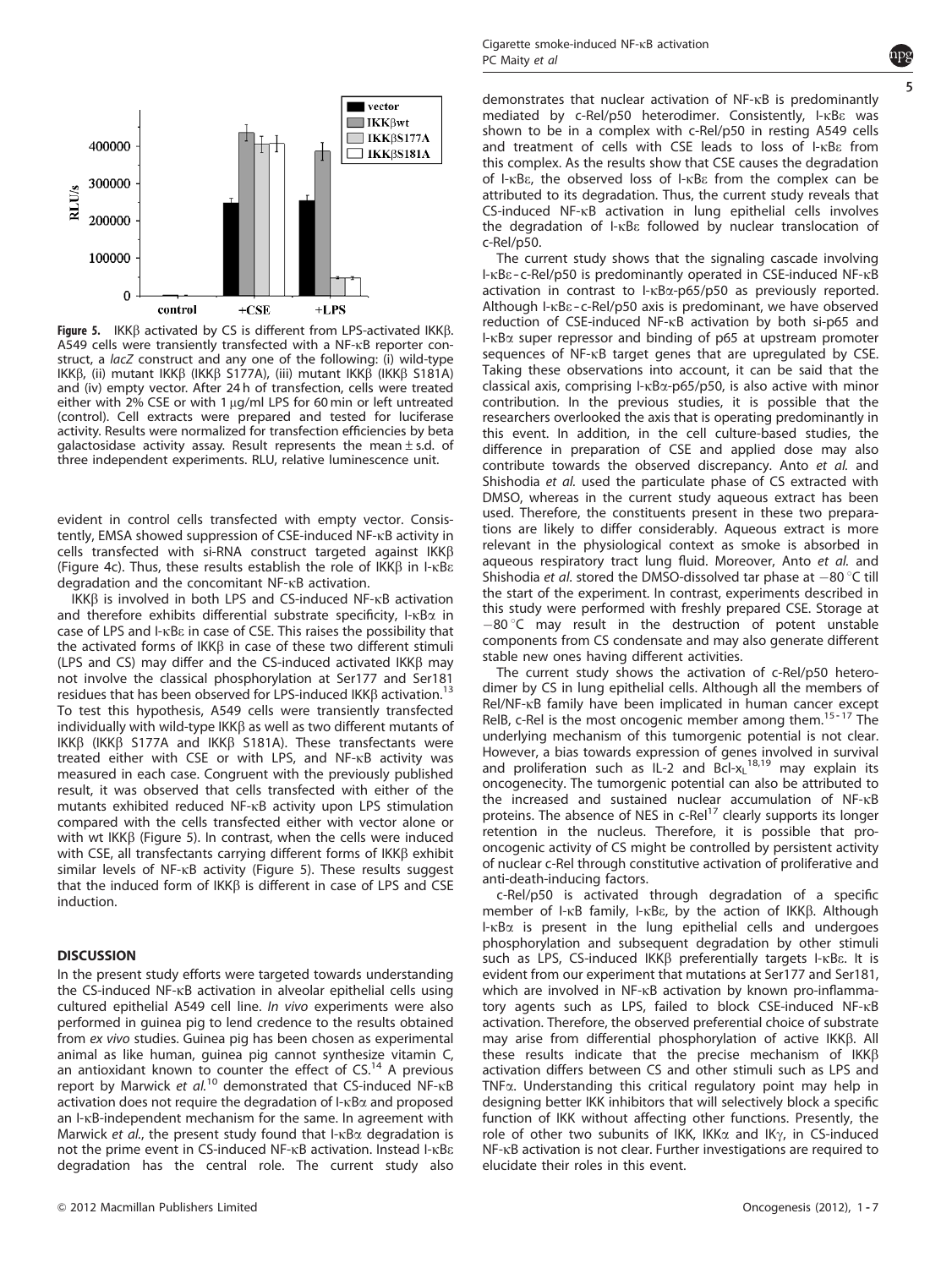Although the mechanism of this selectivity is unknown, functionally it can contribute to a great extent towards the tumorgenic effects of CS in lung. It is known that the different I-kB proteins exhibit different pattern of degradation as well as resynthesis. I- $\kappa$ B $\alpha$  is degraded and re-synthesized rapidly (in 1 h) and is therefore involved in functions associated with transient NF-KB activity. In this study it was found that I-KBE takes 4h to reappear after the first round of degradation in CSE-treated A549 cells (Supplementary Figure S5). The delayed reappearance of I-kBe significantly contributes towards sustained NF-kB activation by prolonging c-Rel/p50 nuclear activity. Thus, the involvement of c-Rel activity coupled with the dynamics of I-kBe levels in CS-induced NF-kB activation makes CS a potentially strong tumorgenic agent and may explain the strong correlation between cigarette smoking and lung carcinogenesis.

Till date several NF-kB complexes, in combination with different I-kB, have been identified for stimulus-specific activation of NF-kB in different cell lines. This study has identified an NF-kB complex consisting of I-kBe, c-Rel and p50. Previous studies document the interaction between c-Rel and I-kBe, and also an active NF-kB complex formation between c-Rel and p50. However, the signaling cascade comprising of stimulus (in this case CS),  $IKK\beta$ -I- $KB\varepsilon$ -c-Rel/ p50, is neither previously documented nor functionally implicated elsewhere. In conclusion, a new axis of NF-kB activation in lung epithelial cells is proposed wherein I-kBe and c-Rel, instead of  $I$ - $\kappa$ B $\alpha$  and p65, have the central role.

## MATERIALS AND METHODS

#### Cell culture and transfection

All in vitro experiments were performed on Human lung alveolar type II cell line A549 that were grown in Ham's F12-nutrient mixture.<sup>20</sup> Transient transfections were performed using PolyFect reagent (Qiagen, Hilden, Germany).

#### Plasmids and protein expression

siRNA sequences targeted against p65, c-Rel and  $IKK\beta$  were designed using siDESIGN<sup>-</sup> software (Thermo Scientific, Asheville, NC, USA) and cloned into pSuper Retro Puro vector (Oligo-Engine, Seattle, WA, USA). For the construction of GST-I-kBe (1 - 27 aa) expression plasmid, oligonucleotides corresponding to 1 - 27 aa of I-kBe cDNA were annealed and cloned into EcoRI and XhoI sites of pGEX-4T1 (Amersham Biosciences, Little Chalfont, UK). GST fusion proteins, GST-I-KB $\alpha$  (1-54 aa) and GST-I-KBE (1-27 aa), were expressed in Escherichia coli (BL21 DE3) and purified by glutathionesepharose beads. The sequences of the oligonucleotide primers that have been used for making different constructs are given in Supplementary Table S1.

### Preparation of CSE

CSE were prepared from filter tipped 69-mm cigarettes from Indian Tobacco Company as described by Maity et al.<sup>20</sup>

## Exposure of guinea pigs to CS

Three- to four- month-old male guinea pigs (350 - 400 g) were used. Animal care procedures were as per NIH (National Institutes of Health) guidelines and approved by the Institutional Animal Ethics Committee. The guinea pigs were fed a vitamin C-free diet for 7 days to minimize the vitamin C level in the plasma and tissues as vitamin C is a potential inhibitor of CS-induced oxidative stress.<sup>14</sup> The composition of the diet was as per Banerjee et  $al^{21}$  After feeding vitamin C-free diet for 7 days, each guinea pig was given oral supplement of 1 mg vitamin C/day as maintenance dose and subjected to CS exposure (three cigarettes/animal/day with two puffs/ cigarette) in a smoke chamber.<sup>14</sup> Guinea pigs were exposed to smoke environment for 1 min during each puff and exposed to fresh air for the next 1 min.

## Nuclear-cytosolic fractionation

Nuclear - cytosolic fractionations of differentially treated A549 cells were carried out as described by Chaturvedi et  $al^{22}$  For lung tissue, single cell was prepared by passing tissue homogenate through a micro-sieve (Sigma-Aldrich, St Louis, MO, USA). Thereafter, the procedure, used for A549 cells, was followed to obtain nuclear - cytosolic fractionations of these cells.

## Electrophoretic mobility shift assay

EMSAs were performed using  $32P$ -labeled oligonucleotide probe containing the consensus sequences for NF-kB according to previously described method by Chaturvedi et al.<sup>22</sup> DNA - protein complexes were resolved on a non-denaturing 5% polyacrylamide gel and subsequently exposed to either X-ray film (Kodak, Rochester, NY, USA) or phosphor imaging system (Amersham Biosciences).

### Immunoprecipitation

Lysates were prepared from differentially treated A549 cells and protein concentrations were determined. Hundred micrograms of each lysates was incubated overnight at  $4^{\circ}$ C with specific antibody (as per the requirement). Protein A Sepharose beads were added and kept at  $4^{\circ}$ C on a rotating platform for 2 h. Thereafter immune complexes were isolated, separated by SDS - polyacrylamide gel electrophoresis and analyzed by immunoblotting.

#### Immunohistochemistry and immunofluorescence

Lung tissue from guinea pigs was fixed in formaldehyde. Fixed tissue was paraffin-embedded, and serially sectioned at  $5 \mu m$ . These sections were then deparafinized and made permeable by treating with 0.1% Triton X-100. Thereafter, antigens were unmasked by heating the sections at 90 °C for 10 min in 10 mm Na-citrate buffer, pH 6.0. The sections were then incubated overnight at  $4^{\circ}$ C with specific antibodies as per the requirement. Sections were then incubated with fluorescein isothiocyanateconjugated secondary antibody at room temperature for 2 h, washed and stained with 46-diamidino-2-phenyl indole. Fluorescent signals were viewed under fluorescence microscope (Olympus IX71, Tokyo, Japan). Immunofluorescence was performed as described by Bernard et al.<sup>23</sup>

#### Kinase assay

The IKK assay was performed as described by Delhase et al.<sup>13</sup> Briefly, IKK complex was immunoprecipitated from 300 µg of cell extracts obtained from CSE-treated or -untreated A549 cells using IKKy antibody with Protein A Sepharose beads. The beads were then washed and resuspended in 25 µl of kinase assay mixture containing  $3 \mu$ g of substrate (GST-I- $\kappa$ B $\alpha$  or GST-I-KBE) and 8  $\mu$  moles of [ $\gamma$ -<sup>32</sup>P] ATP in addition to the components of assay buffer and incubated at 37 °C for 30 min. Finally, the proteins were separated by SDS - polyacrylamide gel electrophoresis, stained with Coomasie blue and exposed to either X-ray film (Kodak) or phosphor imaging system (Amersham Biosciences) to obtain autoradiogram of the gel.

### Chromatin immunoprecipitation assay

A549 cells were treated with 2% CSE for 30 min and thereafter chromatin immunoprecipitation was performed as described previously by Majumder et al.<sup>24</sup> The DNA-protein complex was immunoprecipitated using anti-p65, p50 or c-Rel antibody in separate reactions. In a separate reaction, a non specific anti-rabbit IgG was also added as control. The DNA obtained was analyzed by PCR using specific primers (Supplementary Table S1) designed to target the NF-kB-binding sites at IL-8 and cyclin D1 promoters as indicated in the figure.

### CONFLICT OF INTEREST

The authors declare no conflict of interests.